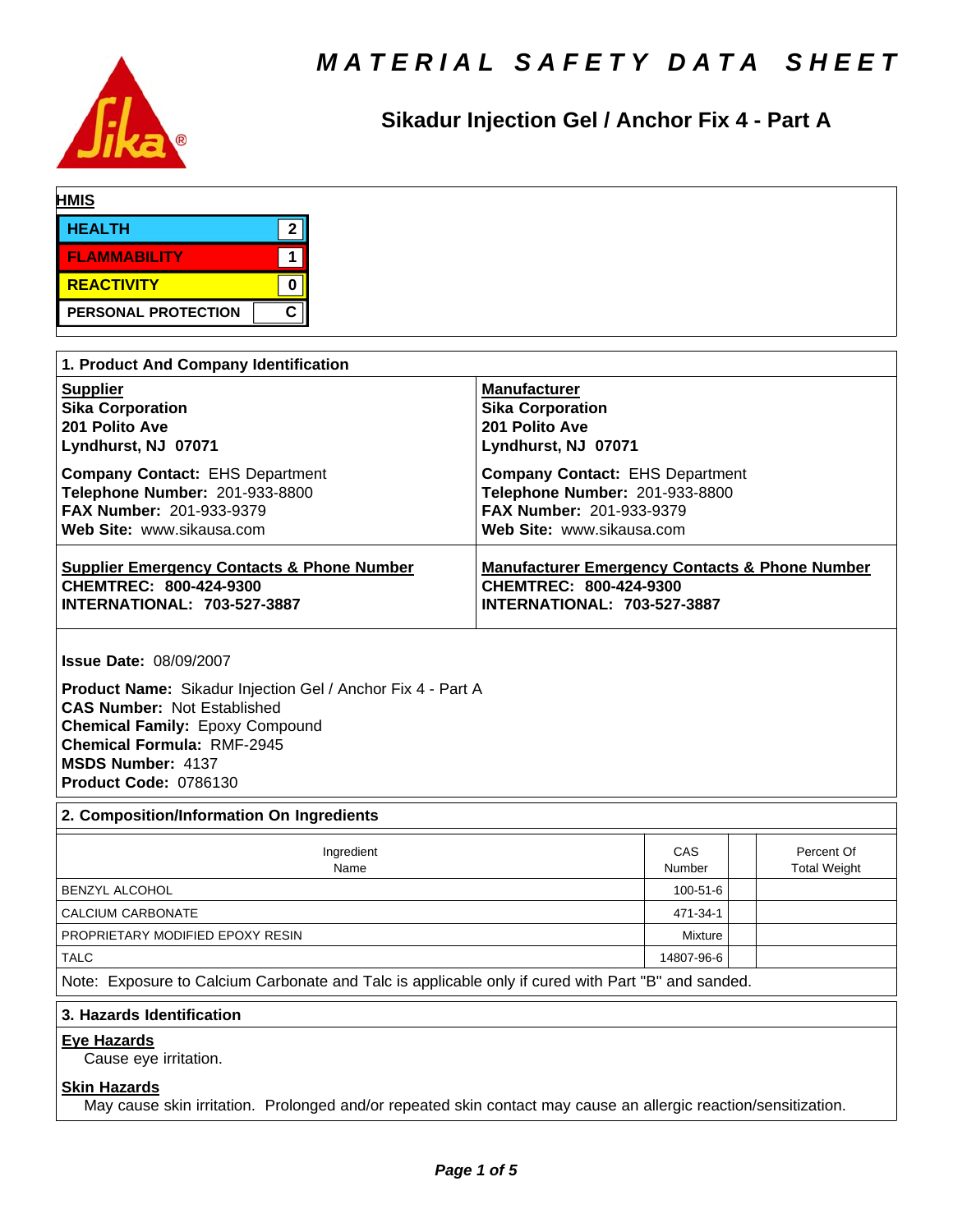# **Sikadur Injection Gel / Anchor Fix 4 - Part A**

# **3. Hazards Identification - Continued**

### **Ingestion Hazards**

May be harmful if swallowed.

# **Inhalation Hazards**

May cause nose, throat, and lung irritation.

# **4.First AidMeasures**

### **Eye**

In case of contact, hold eyelids apart and immediately flush eyes with plenty of tepid water for at least 15 minutes. Get medical attention immediately if irritation develops and persists.

### **Skin**

In case of contact, immediately flush skin with soap and plenty of tepid water for at least 15 minutes. Get medical attention immediately if irritation (redness, rash, blistering) develops and persists.

# **Ingestion**

If swallowed, do not induce vomiting unless directed to do so by medical personnel.

### **Inhalation**

Remove to fresh air. If not breathing, give artificial respiration.

# **5. Fire Fighting Measures**

**Flash Point:** >200 °F **Autoignition Point:** N/AV°F

## **Fire And Explosion Hazards**

None Known

# **Extinguishing Media**

In case of fire, use water spray (fog) foam, dry chemical, or CO2.

## **Fire Fighting Instructions**

In the event of a fire, firefighters should wear full protective clothing and NIOSH-approved self-contained breathing apparatus with a full facepiece operated in the pressure demand or other positive pressure mode.

### **6. Accidental Release Measures**

Avoid release to the environment. Use appropriate Personal Protective Equipment (PPE). Contain spill and collect with absorbent material and transfer into suitable containers. Do not flush to sewer or allow to enter waterways. Ventilate enclosed area.

# **7. Handling And Storage**

# **Handling And Storage Precautions**

Keep containers tightly closed. Keep out of reach of children.

# **Work/Hygienic Practices**

Wash thoroughly with soap and water after handling.

### **8. Exposure Controls/Personal Protection**

# **Engineering Controls**

Use with adequate general and local exhaust ventilation. Refer to the current edition of "Industrial Ventilation: A Manual of Recommended Practice" published by the American Conference of Governmental Industrial Hygienists for information on the design, installation, use, and maintenance of exhaust systems.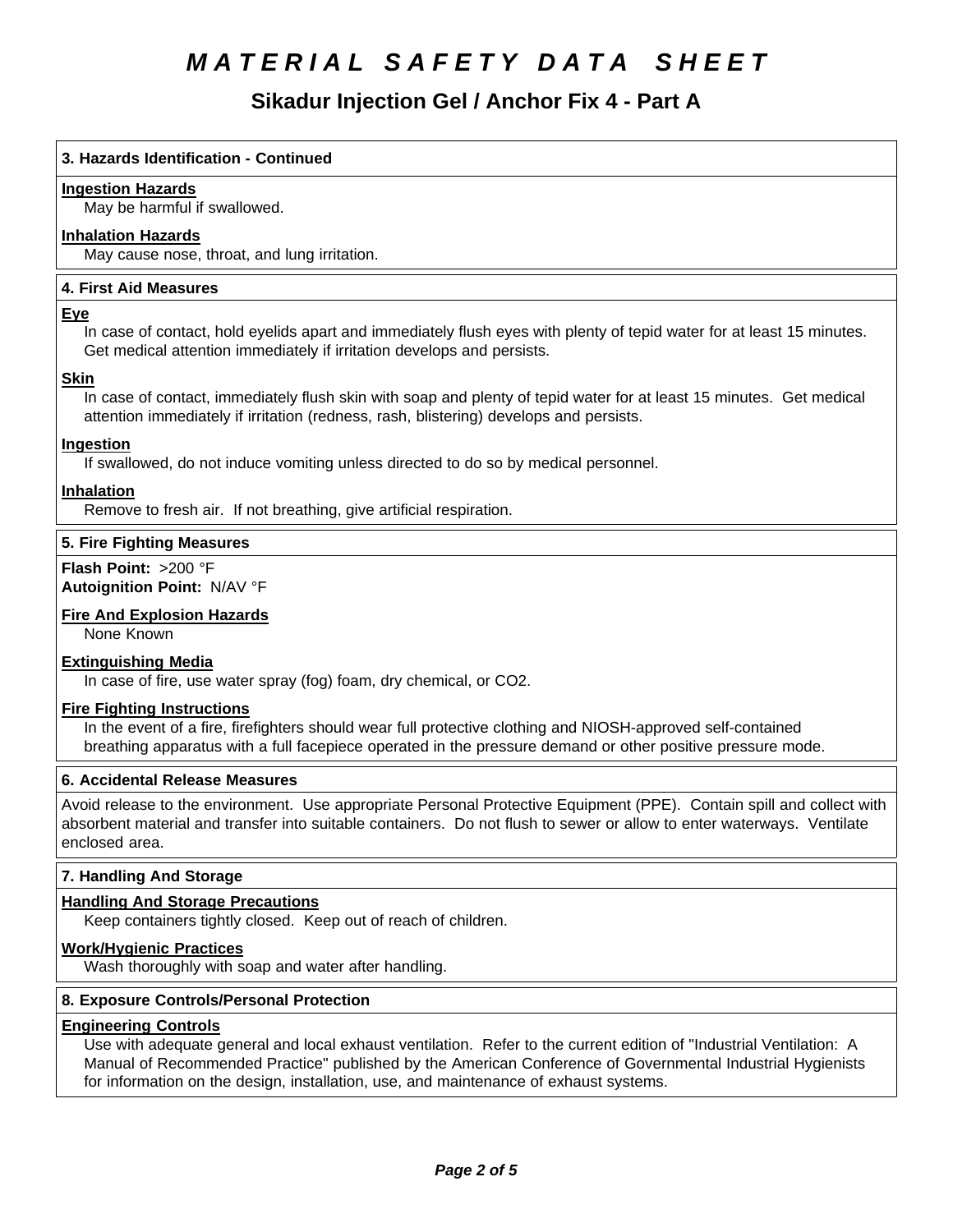# **Sikadur Injection Gel / Anchor Fix 4 - Part A**

## **8. Exposure Controls/Personal Protection - Continued**

### **Eye/Face Protection**

Safety glasses with side shields or goggles.

### **Skin Protection**

Chemical-resistant gloves. Lab coat or other work clothing to prevent skin exposure (Long sleeve shirt and long pants). Launder before reuse.

## **Respiratory Protection**

A respirator protection program that meets 29 CFR 1910.134 requirement must be followed whenever workplace conditions warrant a respirator's use. In areas where the Permissible Exposure Limits are exceeded, use a properly fitted NIOSH-approved respirator.

### **Other/General Protection**

Wash thoroughly after handling.

## **Ingredient(s) - Exposure Limits**

CALCIUM CARBONATE ACGIH TLV-TWA10 mg/m3 OSHA PEL-TWA 15 mg/m3 OSHA PEL-TWA 5 mg/m3 TALC ACGIH TLV-TWA 2 mg/m3 OSHA PEL-TWA 20 mppcf

#### **9. PhysicalAnd Chemical Properties**

#### **Appearance**

White Paste

### **Odor**

Mild Aromatic Odor

**Chemical Type:** Mixture **Physical State:** Solid **Melting Point:** N/AV°F **Boiling Point:** N/AV°F **Specific Gravity:** 1.54 **Percent Volatiles:** N/AV **Packing Density:** 12.88 pounds/gallon **Vapor Pressure:** N/AV **Vapor Density: > AIR Solubility: N/AV Evaporation Rate:** Slower than ether VOC Content  $(A+B)$ : < 105 grams/liter

#### **10. Stability And Reactivity**

**Stability: Stable Hazardous Polymerization: Will Not Occur** 

#### **Conditions To Avoid (Stability)**

Exotherms when curing in mass.

# **Incompatible Materials**

Strong oxidizing materials, acids, and bases.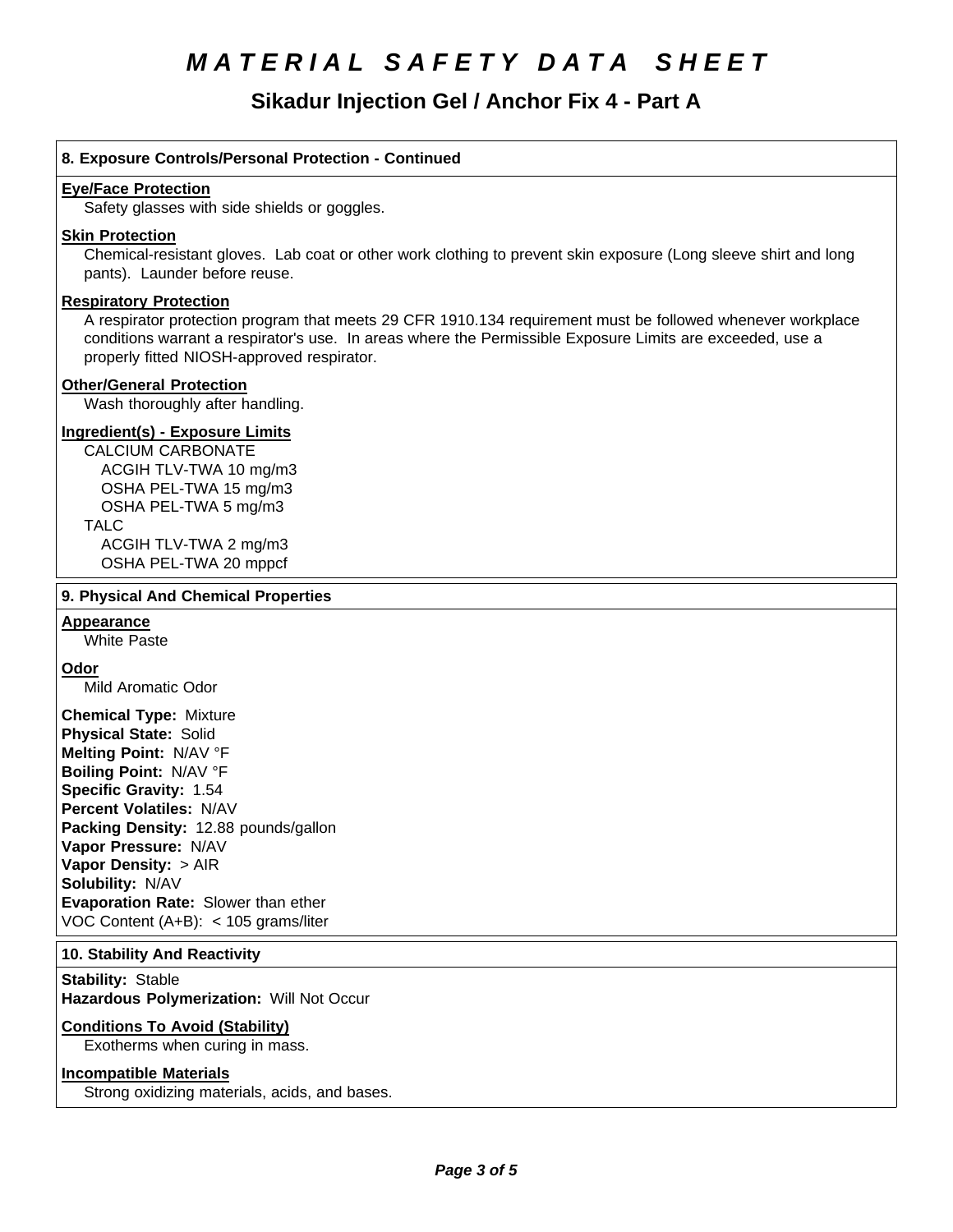# **Sikadur Injection Gel / Anchor Fix 4 - Part A**

# **10. Stability And Reactivity - Continued Hazardous Decomposition Products** CO, CO2, Aldehydes and other Organics **Conditions To Avoid (Polymerization)** Exotherms when curing in mass. **11. Toxicological Information Ingredient(s) - Carginogenicity** TALC Listed In The IARC Monographs **12. Ecological Information** No Data Available... **13. Disposal Considerations** Dispose in accordance with applicable federal, state and local government regulations. Waste generators must determine whether a discarded material is classified as a hazardous waste. USEPA guidelines for the classification determination are listed in 40 CFR Parts 261.3. Additionally, waste generators must consult state and local hazardous waste regulations to ensure complete and accurate classification. **14. Transport Information Proper Shipping Name** Not regulated by the USDOT. **15. Regulatory Information U.S. Regulatory Information** All ingredients of this product are listed or are excluded from listing under the U.S. Toxic Substances Control Act (TSCA) Chemical Substance Inventory. **SARA Hazard Classes** Acute Health Hazard Chronic Health Hazard **SARA Section 313 Notification** This product does not contain any ingredients regulated under Section 313 of the Emergency Planning and Community Right-To-Know Act of 1986 or 40 CFR 372. **Ingredient(s) - State Regulations** BENZYL ALCOHOL

 New Jersey - Workplace Hazard Pennsylvania - Workplace Hazard Massachusetts - Hazardous Substance

CALCIUM CARBONATE

Pennsylvania - Workplace Hazard

TALC

 New Jersey - Workplace Hazard Pennsylvania - Workplace Hazard Massachusetts - Hazardous Substance